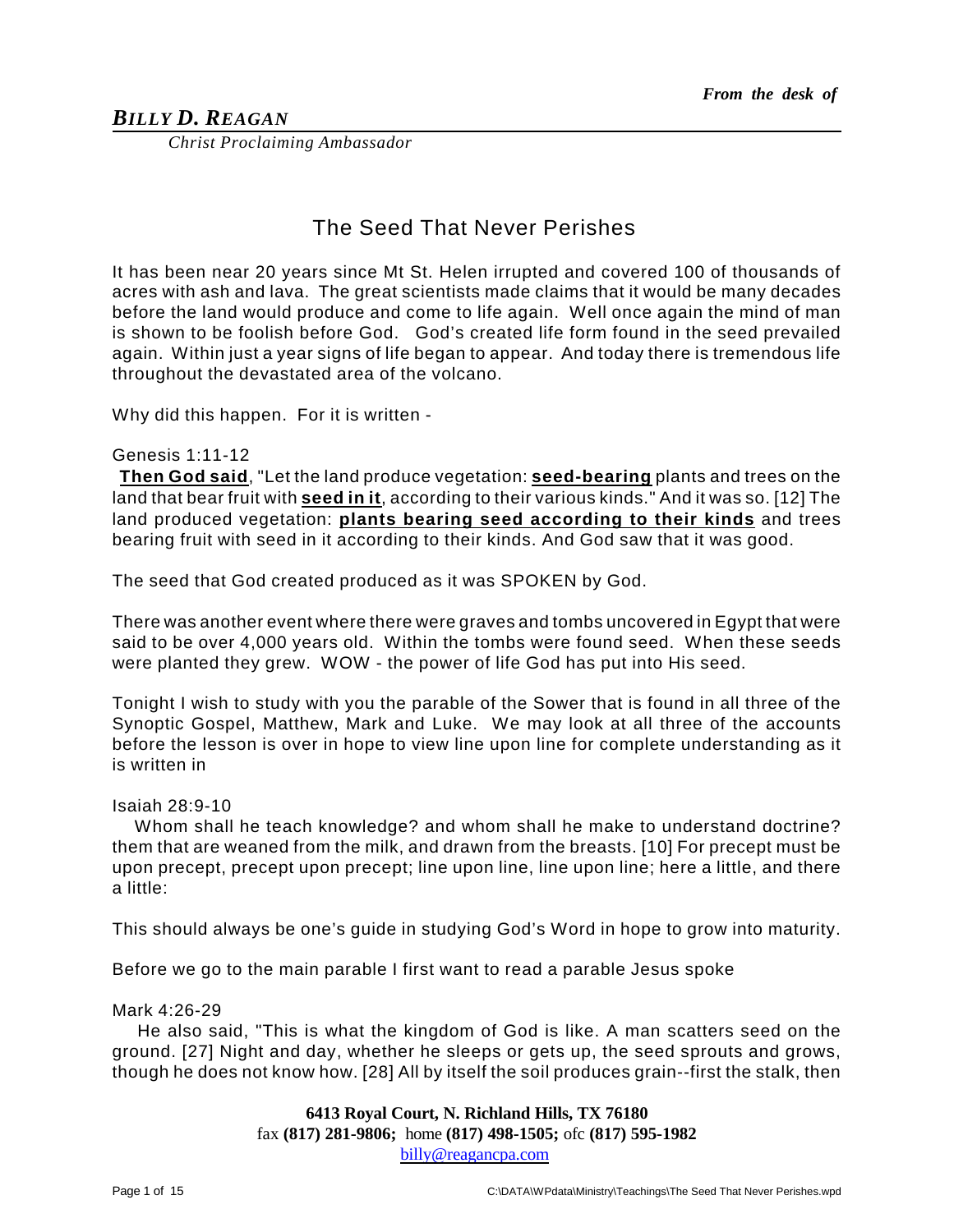the head, then the full kernel in the head. [29] As soon as the grain is ripe, he puts the sickle to it, because the harvest has come."

In the natural, we can see this truth in the Mt. St. Helen and the Egyptian Tombs seeds. The seed produced and we do not know how. But what is the seed in this parable? It is the Word of God, and its power to produce. What does it produce? Believers and much more.

I want you to look back at the Gen 1:11. Notice how the first seeds of the earth come into existence.

## Genesis 1:11

**Then God said**, "Let the land produce vegetation: seed-bearing plants and trees on the land that bear fruit with seed in it, according to their various kinds." **And it was so.** 

If you do not get anything from this lesson except this one thing - GOD SAID and it WAS SO, you will have the beginning of creative power - the most important seed from God's Word. From here will determine your destiny. Destiny that comes from your free will to choose and believe. There is power in the word, the seed of God.

If you study the creation in Genesis, EVERYTHING God created was spoken into existence. YOU MUST understand this one MAJOR principle of the Kingdom of God if you are to live as a productive child of God, as an heir with Jesus, a citizen of the Kingdom of God - reaping the harvest of the promises of God, which are yes to those who are in Christ.

# 2 Cor. 1:20

For no matter how many promises God has made, they are "Yes" in Christ. And so through him the **"Amen" is spoken by us** to the glory of God.

It is glory to God when we say Amen, so be it, to the promises that God has given us. Where do we find these precious promises - **powerful promises**. ONLY IN THE WORD OF GOD, the Holy Bible.

#### 1 Cor. 4:20

For the kingdom of God is not a matter of talk **but of power**.

Let us read Mark's account of this sower and seed parable:

#### Mark 4:3-8

"Listen! A farmer went out to sow his seed. [4] As he was scattering the seed, some fell along the path, and the birds came and ate it up. [5] Some fell on rocky places, where it did not have much soil. It sprang up quickly, because the soil was shallow. [6] But when the sun came up, the plants were scorched, and they withered because they had no root. [7] Other seed fell among thorns, which grew up and choked the plants, so that they did not bear grain. [8] Still other seed fell on good soil. It came up, grew and produced a crop, multiplying thirty, sixty, or even a hundred times."

We all should be able to give the understanding of this parable because Jesus did explain this one. First - what are the elements of the parable. I think there are basically three.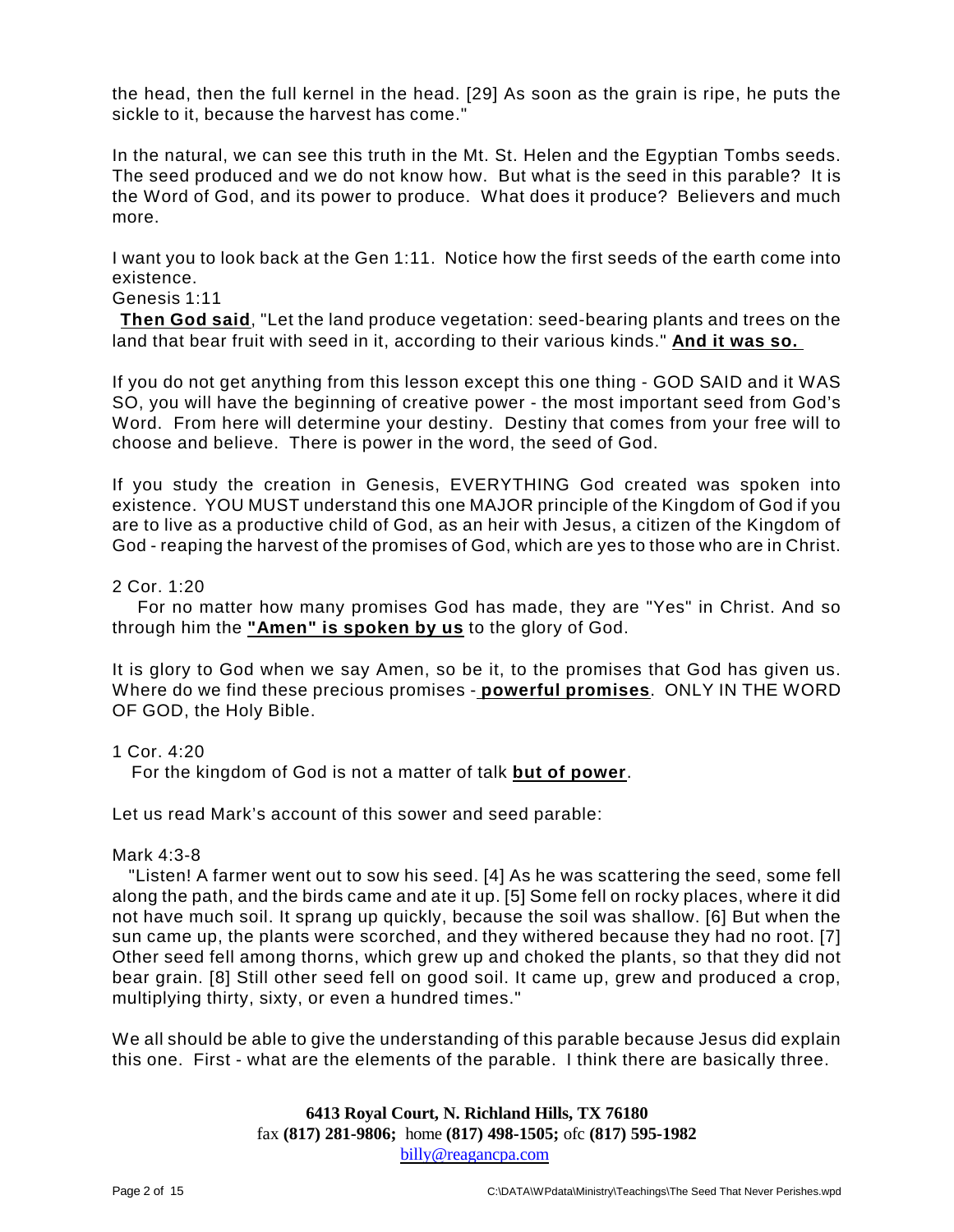Sower - Seed - Soil. Wow, 3 S's and I did not try to do this.

Now I want to pay close attention to verse 13 Mark 4:13

Then Jesus said to them, "Don't you understand this parable? **How then will you understand any parable?** 

Here I believe Jesus has made a profoundly important statement. If we do not understand this parable, how are we to understand any parable. This could be looked at as saying either

- 1. The understanding of this will be a critical key to understanding the all other parables
- 2. OR if you can not understand this simple parable, how can you understand any of the others.

Since this was the first parable of ten that Jesus spoke this day, I chose to focus on the first explanation because it was needed for the other parables to come and hopefully I will reveal this more clearly as the lesson progresses.

Now let us see what Jesus said was the meaning of this parable.

Mark 4:14

The farmer sows the word.

Here the farmer can be anyone how speaks the Word of God. This verse identifies the sower but also the seed. The seed is the word of God.

We read in Luke - Luke 8:11 "This is the meaning of the parable: **The seed is the word of God**.

The Sower is one who spreads the Word of God. The seed is the Word of God.

This then leaves the soil to be defined. I will go to Matthew for this one

Matthew 13:19

When anyone hears the message about the kingdom and does not understand it, the evil one comes and snatches away **what was sown in his heart**. This is the seed sown along the path.

As we can see, in all the accounts that the soil is the person who hears the Word of God, but more specifically the person's heart. Though we will not discuss the heart and what it is because of time, the heart is part of the soul and the spirit. I have come to call it a valve that connects the two, spirit and soul. It is NOT the mind, which is found in the soul. (You can get the study called 'The Triune Man's Battle' where this is discussed in more detail). The objective is to get the heart and mind to agree, agree with God and then the Spirit of God is Lord and then controls our lives.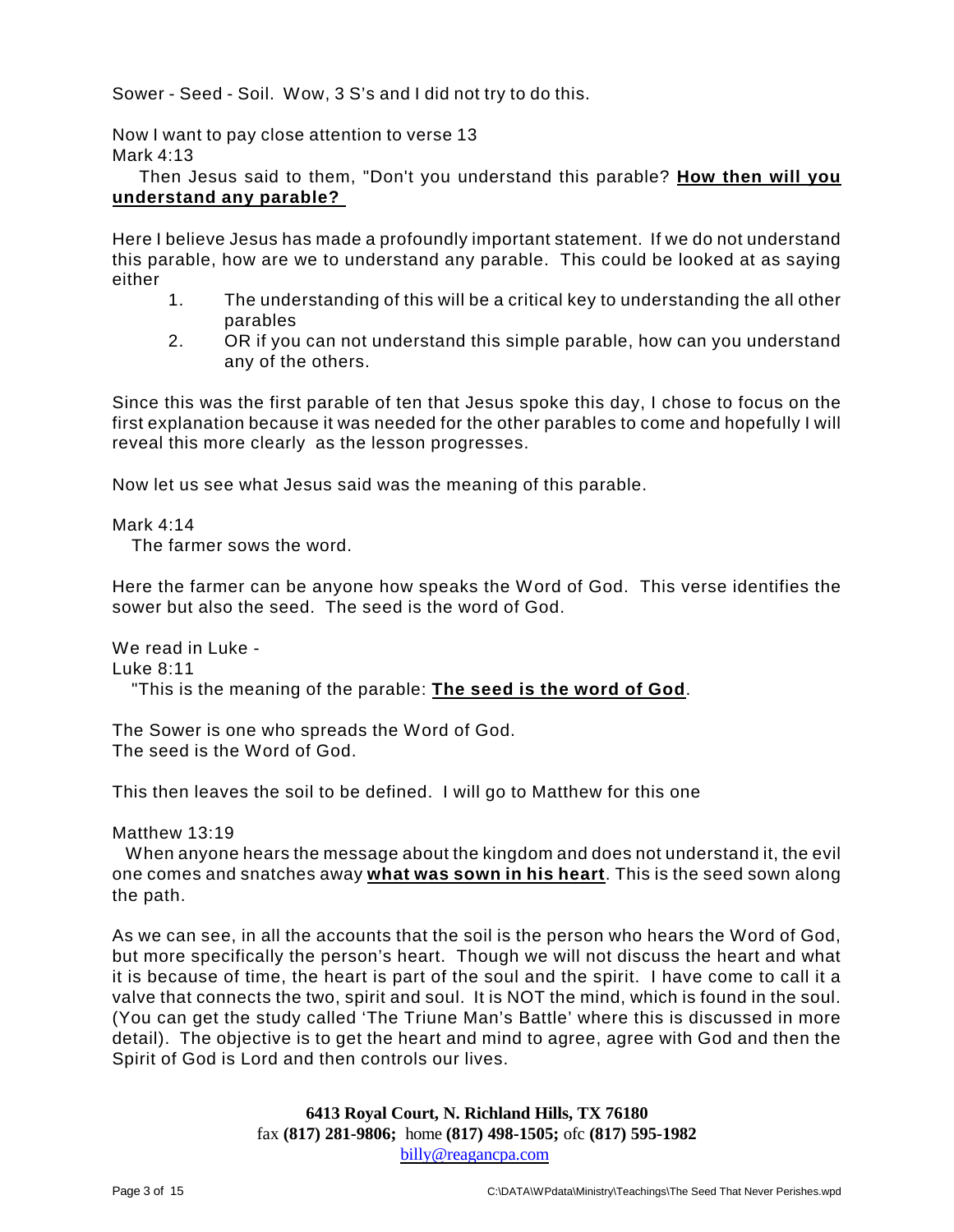# Acts 4:32 All the **believers were one in heart and mind**....

Now that the 3 parts are defined -

Sower - One who shares the Word of God Seed - Is the Word of God Soil - Is the heart of the one who hears

It is the soil / heart that is the most critical part of this parable. Why do I say this when the Word is important too.

This is the basis for my title. It goes without saying, there is NO life without a seed. But when it comes to the seed, the Word of God, it is NEVER the seed that is unproductive. It is ALWAYS based on the soil or the heart that the seed has been sown in. The seed, the Word of God never perishes. Look at these scriptures -

Isaiah 55:11

so is my word that goes out from my mouth:

**It will not return to me empty**, but will accomplish what I desire and **achieve the purpose for which I sent it.** 

The reason it will achieve the purpose it was spoken is found in Jeremiah

Jeremiah 1:12

The Lord said to me, "You have seen correctly, for **I am watching to see that my word is fulfilled."** 

The Great and Powerful God, **I AM,** watches over it and make sure it is fulfilled. Praise God. For we can be this confident as though we were God speaking when we speak and sow His Word. For it is He, God, who looks over His Word.

Oh child of God, if only you can grasp this and believe. This is why Jesus said -

Mark 9:23

" 'If you can'?" said Jesus. "Everything is possible for him who believes."

What is the soil - It is the heart. We must believe with our heart.

#### Romans 10:10

**For it is with your heart that you believe** and are justified, and it is with your mouth that you confess and are saved.

Likewise it is the heart where doubt can rob you of the truth - and the victory God has given you through His word

Mark 11:23

"I tell you the truth, if anyone says to this mountain, 'Go, throw yourself into the sea,' and

# **6413 Royal Court, N. Richland Hills, TX 76180**

fax **(817) 281-9806;** home **(817) 498-1505;** ofc **(817) 595-1982**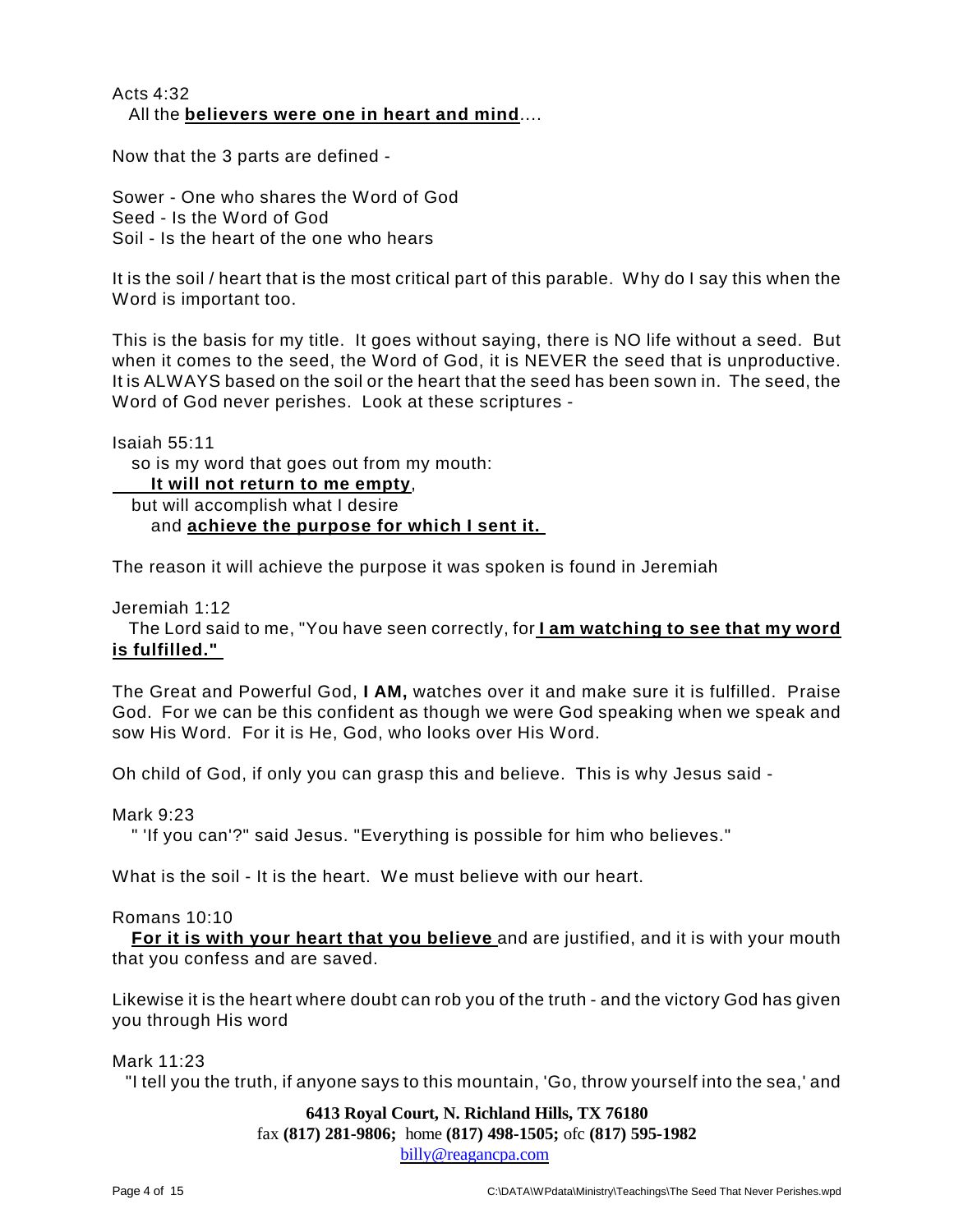**does not doubt in his heart** but believes that what he says will happen, it will be done for him.

Many - I will say again - MANY of those who have heard the Word of God will be quick to agree with all that has been said to this point. But I have come to see that, though they say with there mouth they believe, it is evident that they believe by their mind and not their heart. The evidence is their confession or what they speak and say.

## Luke 6:45

The good man brings good things out of the good **stored up in his heart**, and the evil man brings evil things out of the evil stored up in his heart. **For out of the overflow of his heart his mouth speaks.** 

Why do we do this. This parable gives us much insight to answer this question. It is a powerful truth that we must use daily to guard our hearts, the soil that holds the seed, the Word of God.

Let us continue now to see the four (4) kinds of soil found in the people that hear the Word of God.

# **1 - ALONG THE PATH**:

Mark 4:3-4

"Listen! A farmer went out to sow his seed. [4] As he was scattering the seed, some fell along the path, and the **birds came and ate it up.** 

Matthew 13:3-4

Then he told them many things in parables, saying: "A farmer went out to sow his seed. [4] As he was scattering the seed, some fell along the path, and **the birds came and ate it up.** 

#### Luke 8:5

"A farmer went out to sow his seed. As he was scattering the seed, some fell along the path; **it was trampled on**, and the birds of the air ate it up.

Two things we can see here, the seed, Word of God was trampled on and the birds came and ate it up. It is not clear what was meant by trampled but let us consider it.

My first thought is someone else tramples it with there unbelieving heart that lacks understanding. For example - When God said see this land is for you, full of milk and honey. Two believe (Joshua & Caleb) and the others did not understand and believe what God said - Go and possess. Instead they trampled it with their own views and did not believe the simple command. Results - they all died in the wilderness except the two that believed.

Jesus explained this as the work of the Satan, the evil one, the devil.

#### Mark 4:15

Some people are like seed along the path, where the word is sown. **As soon as they**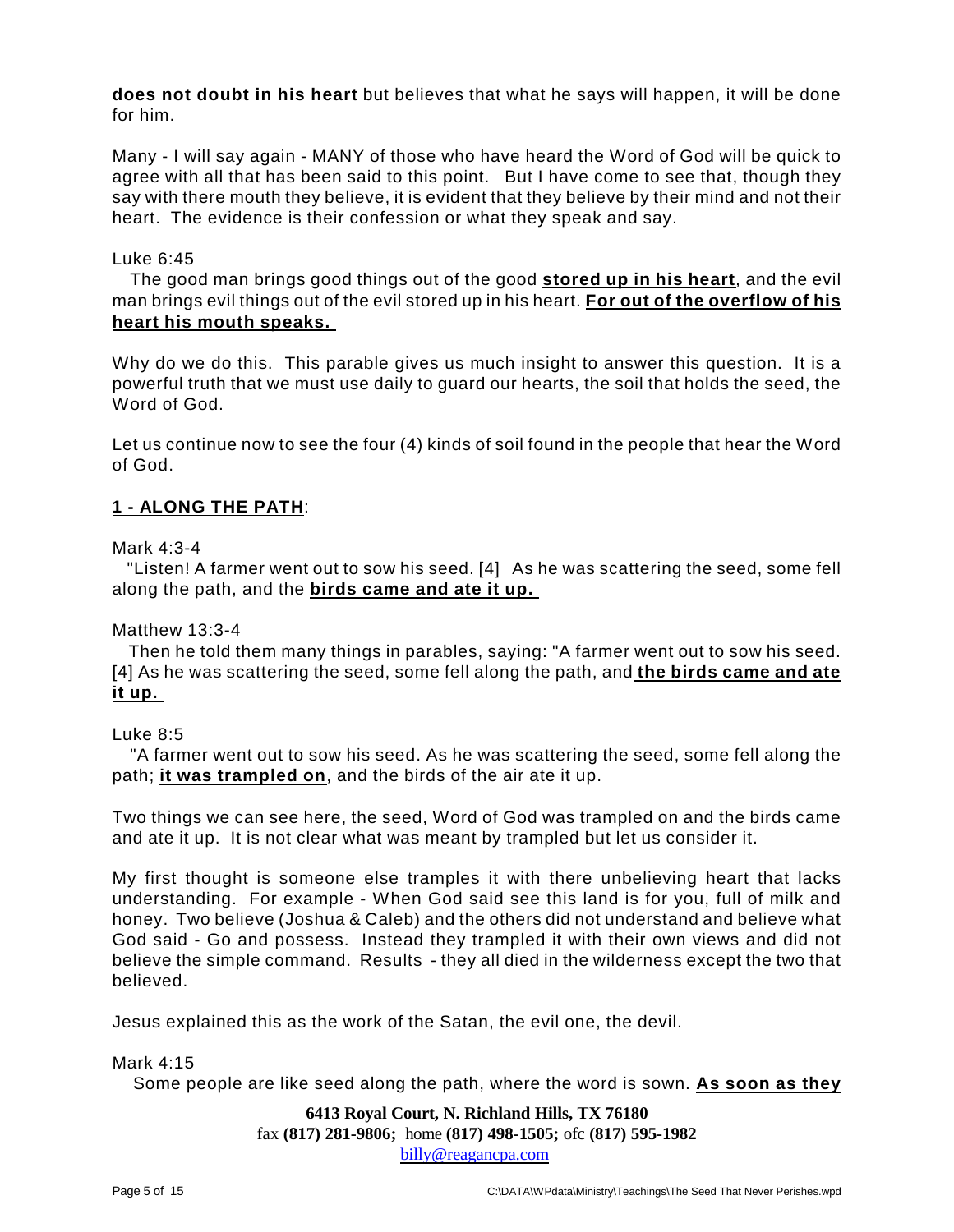# **hear it**, **Satan comes and takes away the word** that was sown in them.

#### Matthew 13:19

When anyone hears the message about the kingdom **and does not understand** it, the **evil one comes and snatches away what was sown in his heart**. This is the seed sown along the path.

#### Luke 8:12

Those along the path are the ones who hear, and then the **devil comes and takes away the word from their hearts**, so that they may not believe and be saved.

What do you see in these verses, line upon line?

I see first, that it is immediately stolen. Why was it stolen? Because there was no understanding in the heart of the one who received the Word. Then there is the thief, which is made very clear - Satan who is the evil one, who is the devil steal the Word.

This is why it is written

John 10:10

The thief comes only to steal and kill and destroy; I have come that they may have life, and have it to the full.

The thief is Satan, the evil one, the devil who comes to steal. Here in these verses Jesus makes it very clear that this is the first thing Satan does - is steal the Word. But note that in John 10:10 in the same breath, Jesus says he came to give life, a full life or abundant life as translated by the KJV.

John 10:10 (KJV)

The thief cometh not, but for to steal, and to kill, and to destroy: I am come that they might have **life, and that they might have it more abundantly**.

What was the results of the thief's stealing the Word? This is found in Luke:

Luke 8:12

Those along the path are the ones who hear, and then the devil comes and takes away the word from their hearts, **so that they may not believe and be saved**.

So they may not be believe! And if the do not believe what then happens. They are not saved.

Just as Roman 10:9-10 says

That if you confess with your mouth, "Jesus is Lord," **and believe in your heart that God raised him from the dead, you will be saved**. [10] **For it is with your heart that you believe** and are justified, and it is with your mouth that you confess and are saved.

I wish to expand somewhat on this 'saved'. Most Christians are quick to relate this salvation, or to be saved to the eternal life, the spirit. However let us look at the Greek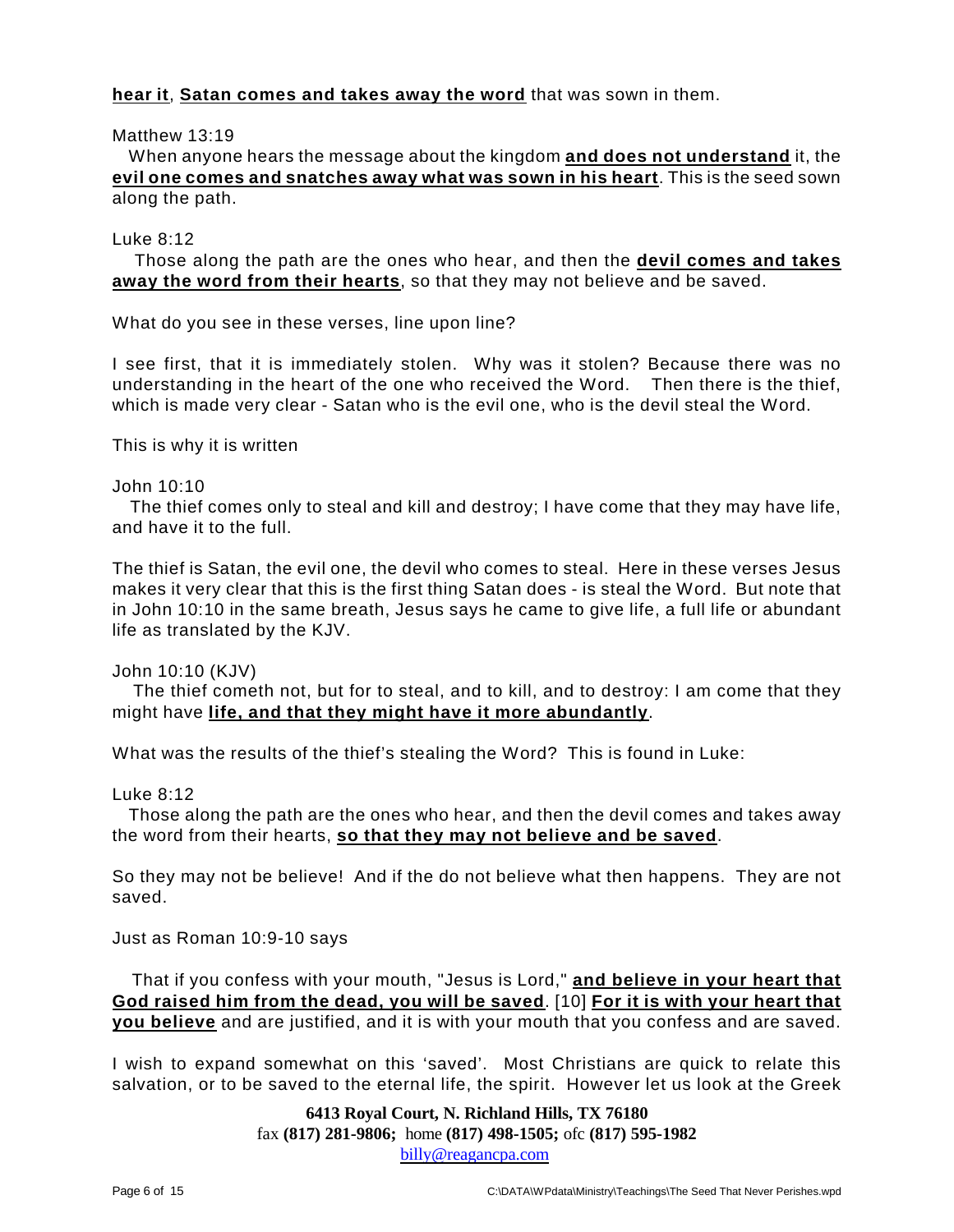word that is translated saved, salvation. It is the Greek word, SOZO, Greek 4982.

# **sozo, Greek 4982, Strong's**

**sozo,** *sode'-zo*; from a primary **sos** (contracted for obsolete **saos**, "*safe*"); to *save*, i.e. *deliver* or *protect* (literal or figurative) :- heal, preserve, save (self), do well, be (make) whole.

Notice that the SOZO is for all levels of life. To save - to deliver - to protect - to heal - to preserve - to do well - to be made whole.

This is a salvation for the complete triune man, spirit, soul and body. To be saved is continuous. True the rebirth that Jesus spoke of in John 3:3 is the first event but what Jesus preached was the Kingdom of God and what it like. The Kingdom of God that is here NOW and which is for the NOW salvation of the soul and body. Again this is why Jesus said. What did Jesus Say? Jesus spoke and said the Word. Why - because He is the Word and the Word is God and the Word is life. Oh Brother and Sister - do not be remiss in getting this into your heart, the soil so to bring forth a full crop.

#### John 1:1

In the beginning was the Word, and the Word was with God, and the **Word was God**.

#### John 1:14

The **Word became flesh** and made his dwelling among us. We have seen his glory, the glory of the One and Only, who came from the Father, full of grace and truth.

#### John 3:3

In reply Jesus declared, "I tell you the truth, no one can see the kingdom of God **unless he is born again**."

#### John 14:6

Jesus answered, "I am the way and the truth **and the life**. No one comes to the Father except through me.

The Word of God is the seed. God said in the beginning that the seed was to produce of according to its kind. You plant tomato seed, you work the soil and you get tomatoes. You plant a pecan, you get a pecan tree. So it is with the Word of God. What harvest do you want or need? What salvation do you need? The Word of God is the seed which is powerful and is not perishing. It will do what it is intended to do. The success is the soil, the heart. Is your heart like the path that was trampled and the devil comes and steals the seed?

# **2 - ROCKY SOIL:**

#### Mark 4:5-6

Some **fell on rocky places**, where it did not have much soil. It sprang up quickly, because the soil was shallow. [6] But when the sun came up, the plants were scorched, and they withered because they had no root.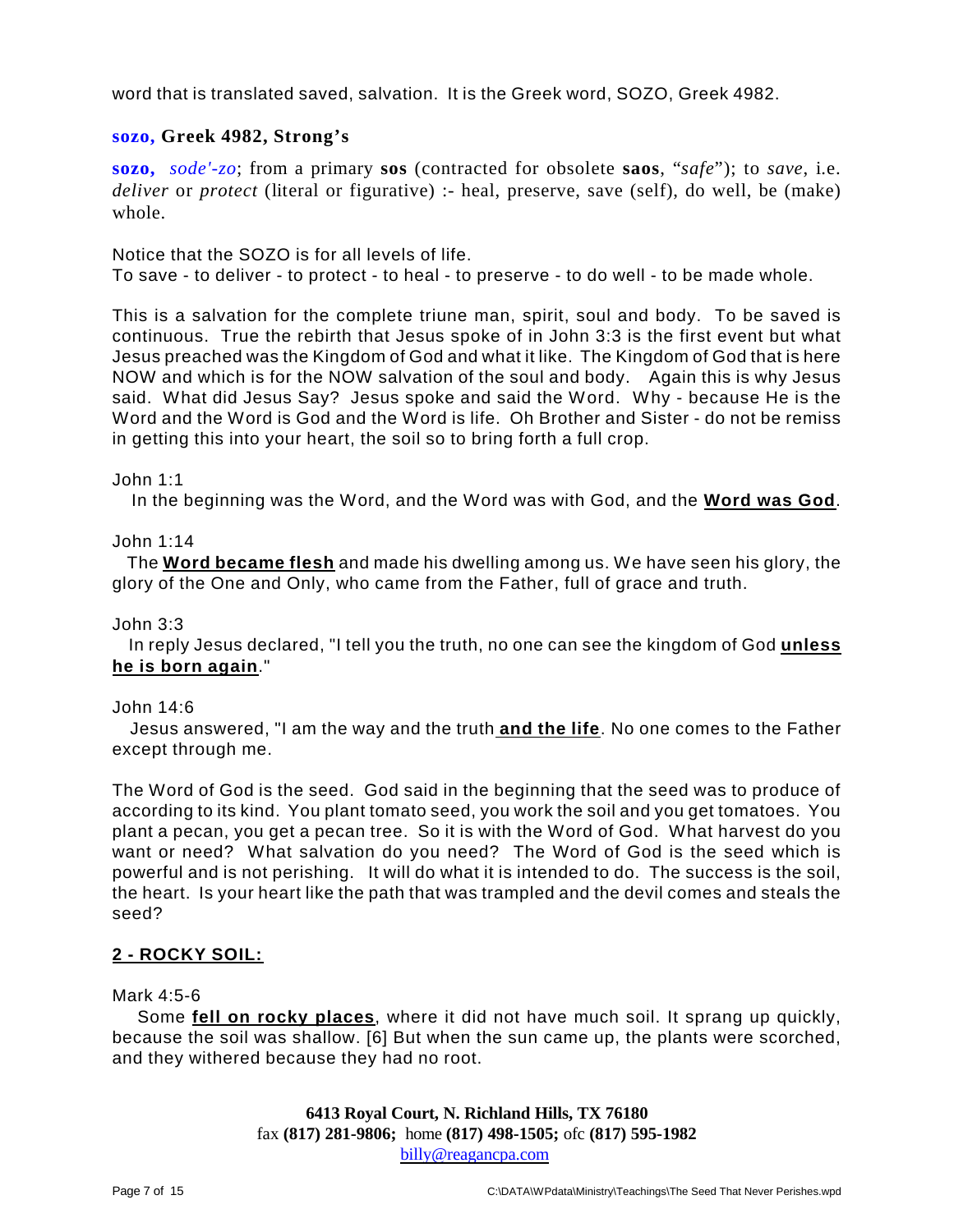## Matthew 13:5-6

Some **fell on rocky places**, where it did not have much soil. It sprang up quickly, because the soil was shallow. [6] But when the sun came up, the plants were scorched, and they withered because they had no root.

#### Luke 8:6

Some **fell on rock**, and when it came up, the plants withered because they had no moisture.

The seed did not have enough soil and water.

This is how Jesus explained it

#### Mark 4:16-17

Others, like seed sown on rocky places, **hear the word and at once receive it with joy**. [17] But **since they have no root**, they last only a short time. When trouble or persecution comes because of the word, **they quickly fall away**.

#### Matthew 13:20-21

The **one who received the seed** that fell on rocky places is the man who hears the word and at once receives it with joy. [21] But **since he has no root**, he lasts only a short time. When trouble or persecution comes because of the word, **he quickly falls away**.

#### Luke 8:13

Those on the rock are the ones who receive the word with joy when they hear it, but they have no root. **They believe for a while, but in the time of testing they fall away**.

So as we can see, the Word was received and with joy, but there was no root because the soil was shallow. Then when the testing of the Word came, the trouble, persecution, they that had believed fall away. This means the seed that was sown could not produce with time. There was no perseverance. They did not remain in the Word so the Word would remain in them and continue to believe but gave themselves over to the things seen.

#### John 15:7

If you remain in me **and my words remain in you**, ask whatever you wish, and it will be given you.

# Hebrews 12:2

**Let us fix our eyes on Jesus**, {the Word} the author and perfecter of our faith, who for the joy set before him endured the cross, scorning its shame, and sat down at the right hand of the throne of God.{[author's inserts}

Just as I referred above to the Israelites. They at first believed but when they saw the giants they looked at the giants and could not longer believe what God said, go possess the land with milk and honey.

I think we can safely say the rocks in the soil were the troubles and the testing of the word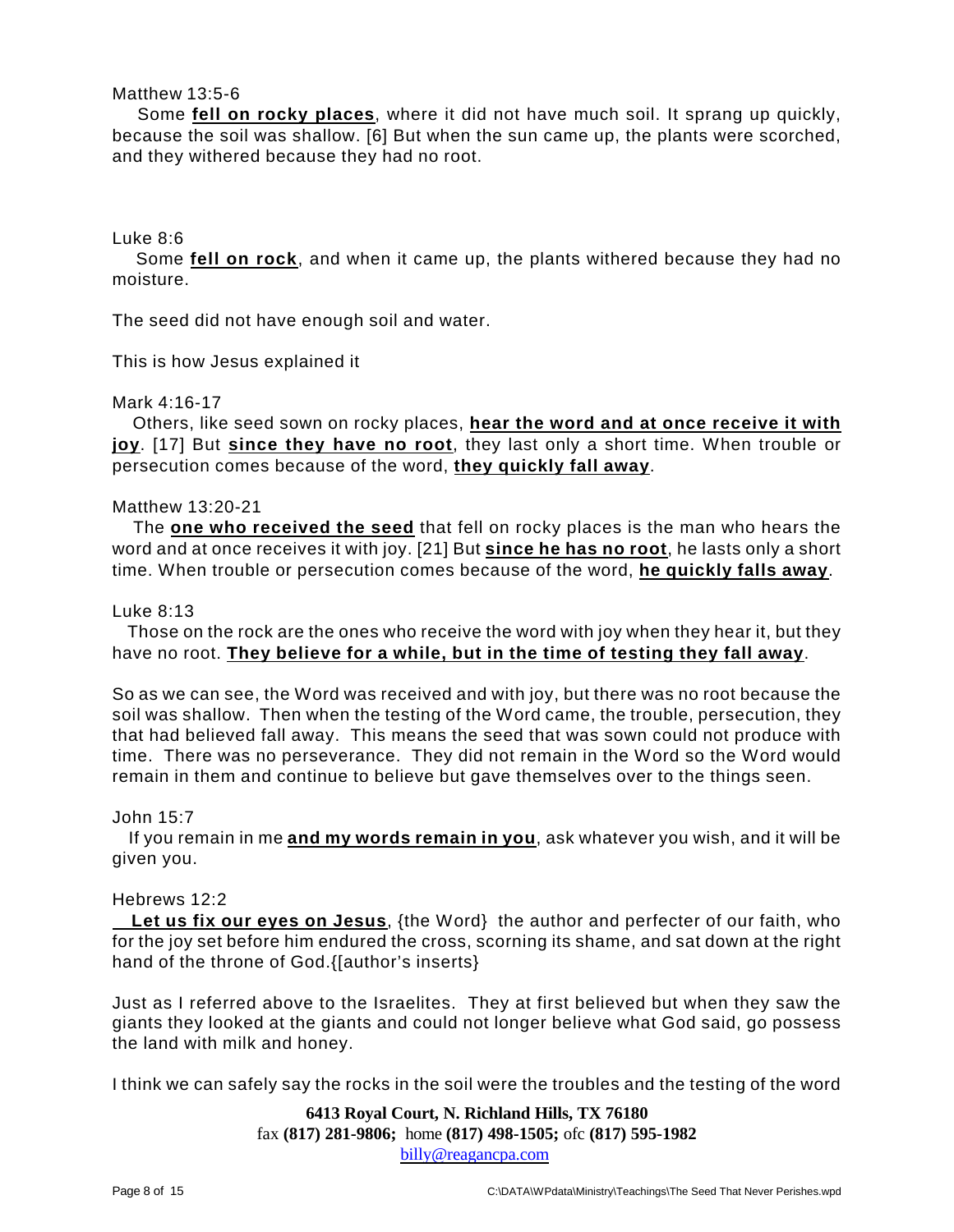which was sown in the soil. Both the seed and rocks were in the soil but guess what prevailed. Also I would say that the rocks are not placed by God, but by the evil one, Satan. Just as he is the thief that steals, he is the one who kills. Here he is able to kill the growth of the seed, the Word, with the troubles and persecutions that come because of the Word.

# Paul when writing to the Corinthians warned them

## 2 Cor. 4:16-18

Therefore we do not lose heart. Though outwardly we are wasting away, yet inwardly we are being renewed day by day. [17] For our light and momentary troubles are achieving for us an eternal glory that far outweighs them all. [18] **So we fix our eyes not on what is seen**, but on what is unseen. For what is seen is temporary, but what is unseen is eternal.

Do not loose heart. Do not let the soil become shallow because we do not continue to believe. But we must fix our eye on the Word, Jesus, who will perfect our faith so we can stand in all trials.

Isaiah 7:9b

- ... If you do not stand firm in your faith,
	- you will not stand at all.' "

It is critical that the root be established. There was a class room experiment that I heard once. The teacher took two pots of soil. One just an inch or two deep and the other was 6 or 7 inches deep. He then chose a seed - tomatoes. He planted them the same, watered them the same and asked the students, which will grow and live. Each day he would ask. In the beginning the shallow pot produced a plant. They continue to care for the two pots. A week or so had passed and the shallow plant was now a foot tall and the student began supporting this one to be victories. Then finally the other pot produced a plant. Well as you can guess the first one eventually died and toppled over. Why because there was no root system to support or nourish the plant. Yet the other had built and grew a solid root system FIRST and then was able to survive and eventually produced many more seeds through the tomatoes that grew.

# I tell this because I want you to see a couple of important things. **First - the soil must be a heart of perseverance, that will endure the test. How does this occur?**

One must believe in order to be saved. SOZO. This is saved from all things eternal and currently. Believing is the active part of faith. We all have faith, **the measure of faith.**

# Romans 12:3

For by the grace given me I say to every one of you: Do not think of yourself more highly than you ought, but rather think of yourself with sober judgment, in accordance with **the measure of faith God has given you**.

Then God sent His Word, the seeds, so we can utilize this one measure of faith given.

Romans 10:17 (KJV)

So then faith cometh by hearing, and hearing by the **word of God**.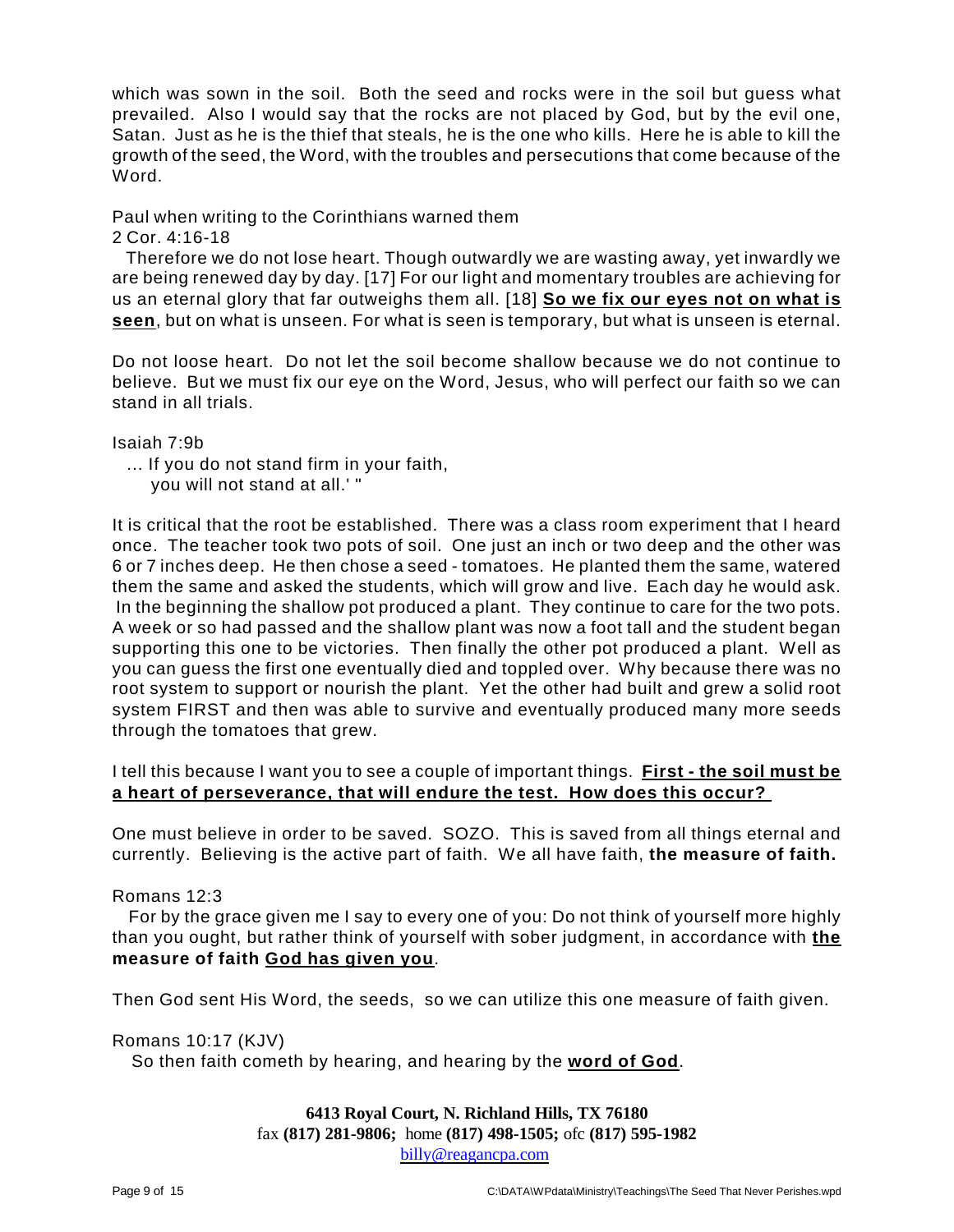So it becomes a CHOICE that we make. Will we believe or will choke on the rocks?

In James God makes it clear that we must persevere and not doubt His word so that we will mature. As we already read in 2 Cor 4:16, do not loose heart - God commands. Now we read that we should consider it pure joy when testing comes. You must understand the joy is not for rocks in your life but the truth in God's Word. The fact that we can trust, rely on and BELIEVE it to be our victory. This is the joy. Again in 2 Cor 4:18, it says these trials are LIGHT and MOMENTARY and they will pass and are temporary.

#### James 1:2-4

Consider it pure joy, my brothers, whenever you face trials of many kinds, [3] because you know that the **testing of your faith develops perseverance**. [4] Perseverance must finish its work so that you may be mature and complete, not lacking anything.

It is a CHOICE, will you believe the Word or the tests, the trials and hardships. There is no power greater than God's Word - ONLY IF YOU PERSEVERE AND BELIEVE AND NOT FAIL AWAY!!!!

#### James 1:5-8

If any of you lacks wisdom, he should ask God, who gives generously to all without finding fault, and it will be given to him. [6] But when he asks, **he must believe and not doubt**, because he who doubts is like a wave of the sea, blown and tossed by the wind. [7] **That man should not think he will receive anything from the Lord**; [8] he is a double-minded man, unstable in all he does.

Still the answer is not completed, **how will we endure the test and how does this occur?**

We first begin to work the soil, the heart, by the willingness to believe God. As we do this we plant a seed. Above all, the first seed must be the seed of eternal life through Christ Jesus for the forgiveness of ALL our sins and to believe that He was raised from the dead so we too will be raised from the grave without judgement for our sins. This is the first seed that usually is planted. Next is the seeds of other promises and Words God has spoken. Again they must be planted. This is the Word of God put into our hearts. Then nurtured with a believing heart. That is to say we CHOOSE not to doubt regardless of what we see. WE MUST CONTINUE TO MEDITATE ON THE SEED GIVEN TO THE HEART TO KEEP OUR MIND - MINDFUL OF SUCH as well as keeping **the soil loose and in use**.

Then comes the testing. It may be a small test but when we persevere in the little test the next is harder and we become more mature. This is the making of a strong, believing Christian that will be a testimony with power of the Word. Yet the question remains. Are you going to pick and choose the seeds you will plant and believe? Sadly enough this is the case many times. Man's traditions and man's unbelieving experiences dictate what we choose to believe.

Critical to continue to nurture the seed with mediation and awareness of its planting. So we can benefit from it.

Joshua 1:8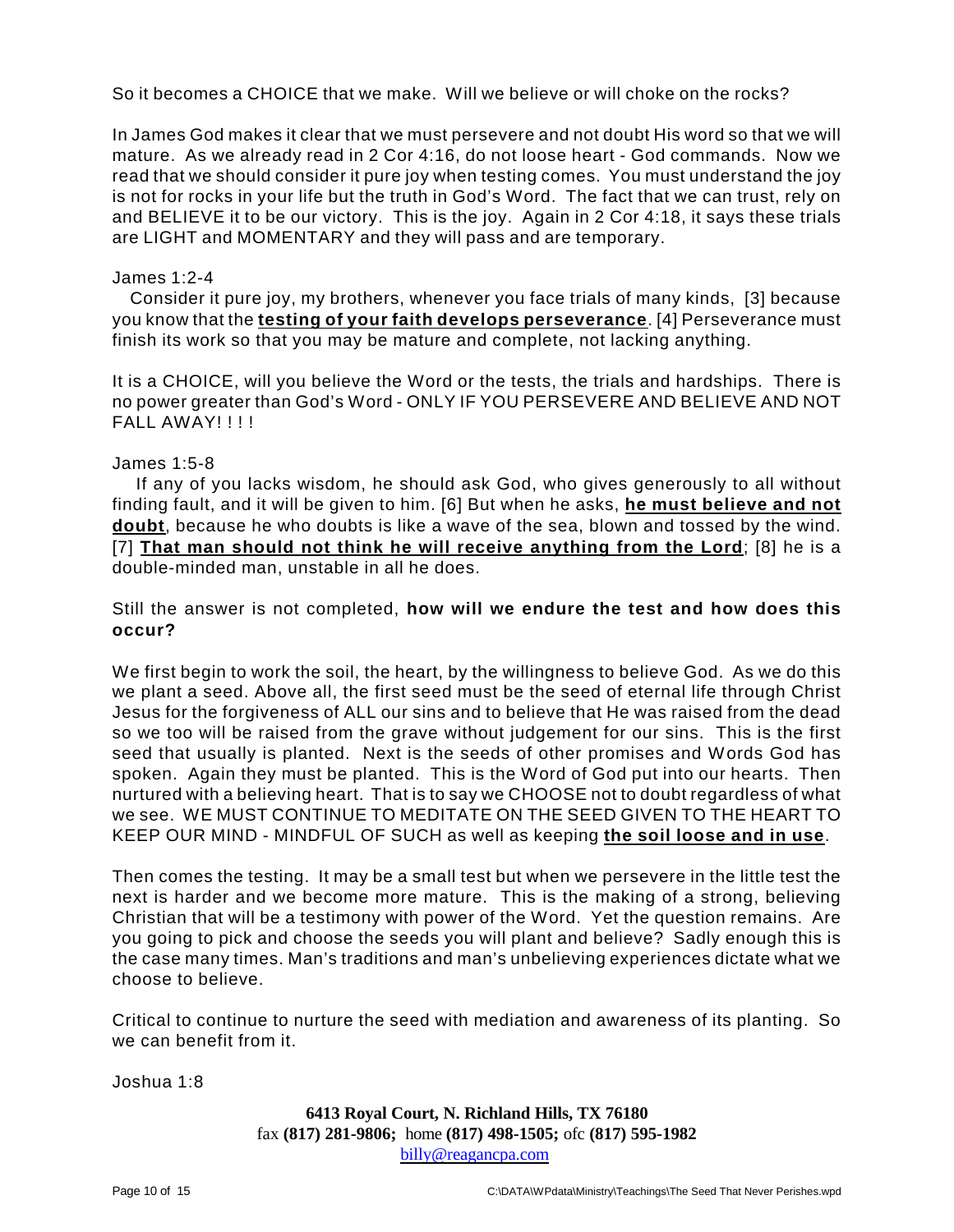Do not let this Book of the Law depart from your mouth; **meditate on it day and night**, so that you may **be careful to do** everything written in it. **Then you will be** prosperous and successful.

It is a process to build on the roots. But the soil must be willing to believe and then the we must continually sow the Word. It takes times and sometimes years and decades. It is all directly related to the time one is willing to give God, His Word in reading and studying as we build the roots of God's Word for the testing and hardships that will come.

I assure you, if you have not given much time, not just quality, but quantity to the seed, your harvest will be small, if any.

John 15:7

If you remain in me and **my words remain in you**, ask whatever you wish, and it will be given you.

# **3 - AMONG THORNS:**

#### Mark 4:7

Other seed **fell among thorns**, which grew up and **choked the plants, so that they did not bear grain.** 

## Matthew 13:7

Other seed **fell among thorns**, which grew up and choked the plants.

Luke 8:7

Other seed **fell among thorns**, which grew up with it and choked the plants.

Here we see the seed fell among the thorns and did not bear grain, fruit because it was choked out by all the thorns.

Mark 4:18-19

Still others, like seed sown among thorns, **hear the word**; [19] **but the worries of this life**, the **deceitfulness of wealth** and the **desires for other things come in and choke** the word, **making it unfruitful.** 

Matthew 13:22

The one who **received the seed** that fell among the thorns is the man who hears the word, but the worries of this life and the deceitfulness of wealth choke it, making it unfruitful.

#### Luke 8:14

The seed that fell among thorns stands for those who hear, but as they go on their way they are choked by life's worries, riches and pleasures, and **they do not mature.** 

When Jesus explained this one, He said the seed, the Word was received and was heard. This is good. But then notice the enemy caused the worries of this life to invade us. The concerns of riches, which many times deals with our wants and how we obtain our needs.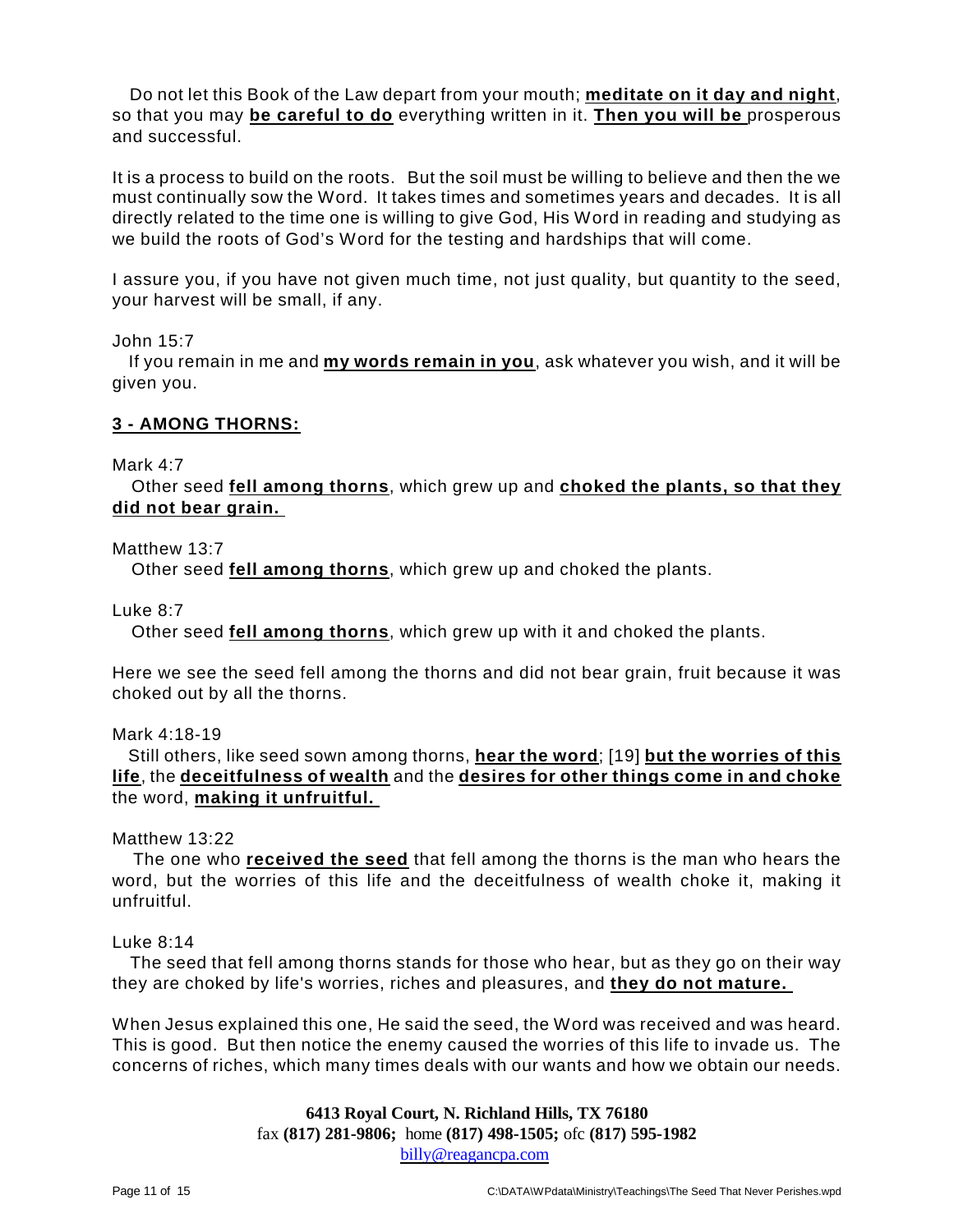These cares of this life then become the distraction from the TRUE seed, the Word of God and make it unfruitful.

This I believe is the major area of most Christians today. They have believed the Word, but loose their focus on God, the Word and relationship with Him and the soil is crowded with all the other things that are perishing.

They began to worry or pursue pleasures void of God. God clears commands -

# Matthew 6:33-34

But seek first his kingdom and his righteousness, and all these things will be given to you as well. [34] Therefore do not worry about tomorrow, for tomorrow will worry about itself. Each day has enough trouble of its own.

How do we seek the Kingdom of God, Him, His Word.. First by the Word, then by prayer and then by meditation on His commands. We study, we talk about His ways, we acknowledge Him in all we do. Then we seek after His righteousness. First this is Jesus the person. The relationship with Him, through His Word we learn what pleases Him, what we are to do day to day. We come to recognize the difference in the things of the world and the things of the flesh or soul that are in conflict with Him.

Again this is done through quantity of time, not just quality time. How much time do we spend chasing and doing the days work and affairs of the day compared to time with Jesus, His Word and the Father. Guilty - Guilty, I stand. May my life even as I study and prepare this be changed by the fact I see my foolishness of wasting time with perishing things and worries of life. Forgive me Lord.

In all of these things that are found in the soil, trampled down or rocks, trouble and trials or just too much of life's concerns, worries and deceptions, it is clear we need soil, a heart, with the least amount of intrusions. This is the kind of soil found in the fourth kind.

# **4 - GOOD SOIL:**

Mark  $4.8-9$ 

Still other seed **fell on good soil**. It came up, grew and **produced a crop**, multiplying thirty, sixty, or even a hundred times." [9] Then Jesus said, "**He who has ears to hear, let him hear.**"

Matthew 13:8-9

Still other seed **fell on good soil**, where it **produced a crop**--a hundred, sixty or thirty times what was sown. [9] **He who has ears, let him hear**."

Luke 8:8

Still other seed fell on **good soil**. It came up and **yielded a crop**, a hundred times more than was sown."

When he said this, he called out, "**He who has ears to hear, let him hear."** 

The seed fell on good soil but what I want to point out, Jesus concludes with the statement in all three accounts "**He who has ears to hear, let him hear."**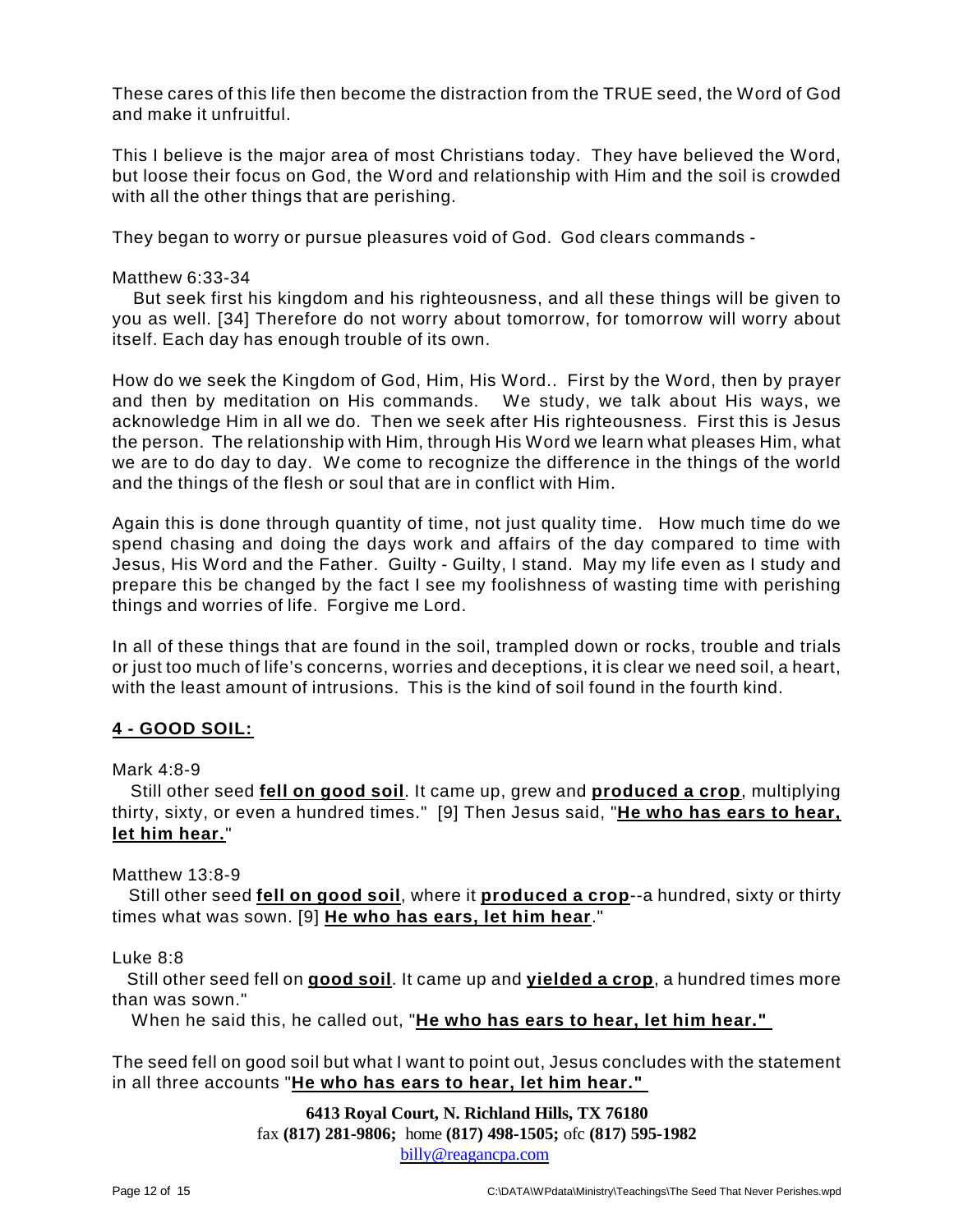I think this is showing to us that this is an ACT of a Willing Heart. A heart that is not trapped man's traditions or foolish reasoning or resentful and rebellious against God. It is for those who will HUMBLY receive as a child. It is a CHOICE. What have you chosen?

Jesus explained the good soil as a noble and good heart, they hear and ACCEPT it. That is they believe with their heart.

#### Mark 4:20

Others, like seed sown on **good soil**, **hear the word, accept it**, and produce a crop--thirty, sixty or even a hundred times what was sown."

#### Matthew 13:23

But the one who received the seed that fell on **good soil** is the man who **hears the word and understands it**. He produces a crop, yielding a hundred, sixty or thirty times what was sown."

#### Luke 8:15

But the seed on **good soil** stands for those **with a noble and good heart**, who **hear the word, retain it**, and by persevering produce a crop.

The good soil is the heart that is noble and good, that is to say, it is not scornful or contemptuous toward God. But believes Him. One who is earnestly seeking after God.

The results is a 30, 60 even 100 times what was sown.

The heart receives the Word as truth and understands the Word and retains the Word.

Just as we have seen in John 15:7, the word remains in us then we produce fruit.

These four (4) soils are the answers to many of your own problems and success through them. What kind of soil do you have? I think that each time you plant a seed there is the risk of having on of the types of soil. I do know as time goes and one nurtures the heart with a direct relationship with Jesus the person , the Word and the Father the soil can be made more and more consistent that noble and good soil. So then when a need seed is sown, a new Word of God, a new promise is found, it is easier and more sure to produce.

Look at the parable we first looked at.

# Mark 4:26-29

He also said, "This is what the kingdom of God is like. A man scatters seed on the ground. [27] Night and day, whether he sleeps or gets up, the seed sprouts and grows, though he does not know how. [28] All by itself the soil produces grain--first the stalk, then the head, then the full kernel in the head. [29] As soon as the grain is ripe, he puts the sickle to it, because the harvest has come."

This supports what I have tried to impart here. The seed will produce even when we do not know how. But notice when it produces it is a step process. First the stalk then the head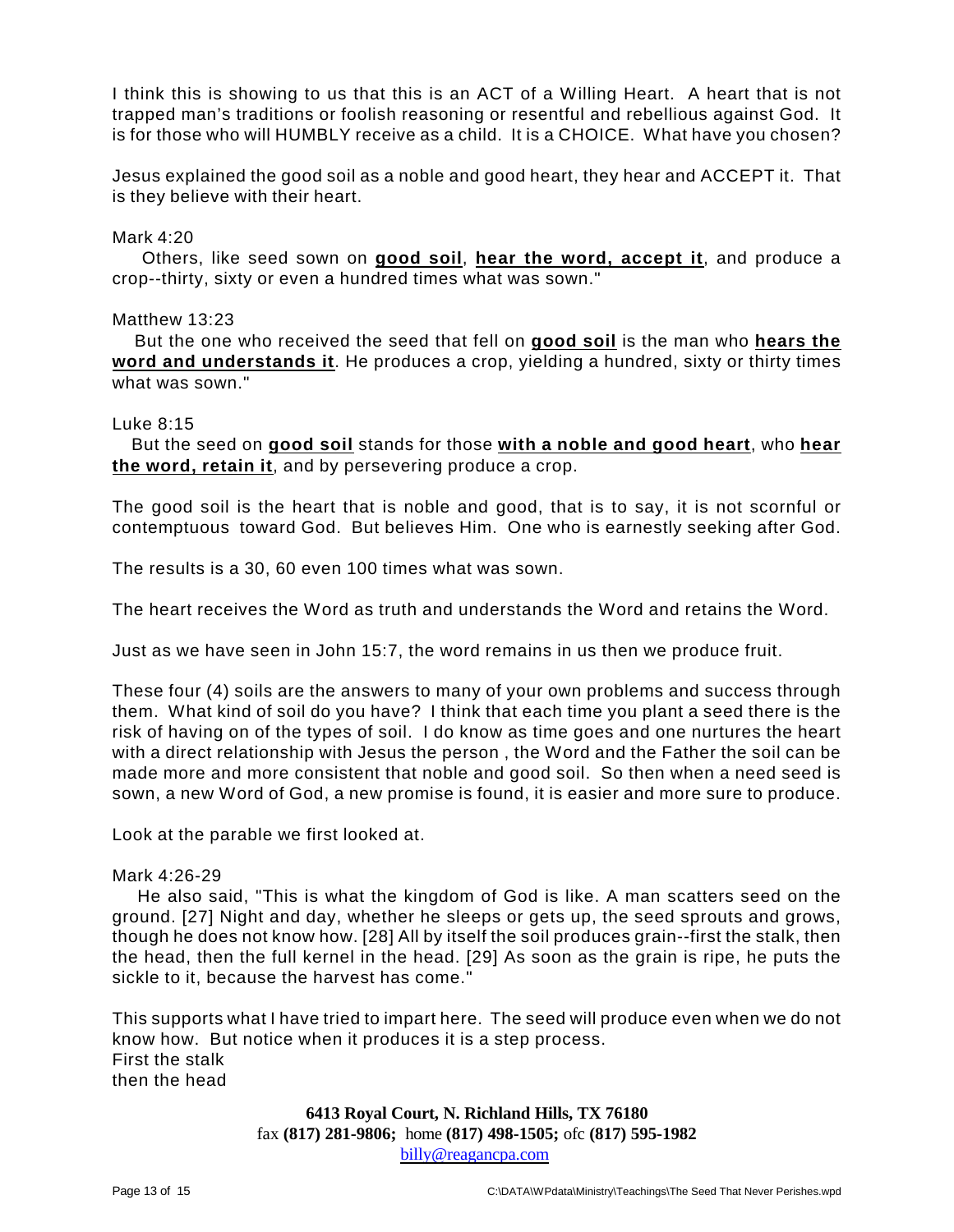then the full kernel in the head. FINALLY the harvest.

Again this is perseverance issue. When you see the new plant growing, do you go dig to see if it has a root? NO. You patiently wait knowing it will grow or else you destroy your future harvest. The same that we must do in the Word. Be patient, KNOWING it is and will produce. We are not to let the small test come and still or destroy. WHY, because we believe. If we do not believe we perish. But the Seed, will never perish. It is the heart, and the heart is ours to nurture.

#### **He who has ears to hear, let him hear."**

How import is it to Trust God? This was the previous lesson which is available to anyone. But tonight, I have, in hope of maturing first in my heart and then yours, given you God's position on the importance of the His Word. The seed that must be planted and nurtured by us simply believing ALL that He has revealed to us through His infallible Word of Truth.

# As we first read in Genesis. **Then God said**, "...." **And it was so.**

Can you get to this level of believing. Can you kick down the man made wall and traditions to LITERALLY believe ALL that God has spoken. If you can there is nothing impossible for you.

Mark 9:23

```
" 'If you can'?" said Jesus. "Everything is possible for him who believes."
```
I tell you the truth, I believe. I have not yet attained it but the soil is maturing and I am determined by my free will to believe and speak it  $-$  Confess it  $-$  to my death if need be. God's Word is true. EVERY Word.

You bring glory to God when you agree with HIM. Simply say AMEN, so be it.

2 Cor. 1:20

For no matter how many promises God has made, they are "Yes" in Christ. And so through him the "Amen" is spoken by us **to the glory of God**.

OR do you say maybe - when I see it I will believe and bring shame to God instead of glory. This is of utmost importance. Unbelief brings on God's anger and His wrath, His righteous wrath.

Hebrews 3:11

So I declared on oath in my anger,

'They shall never enter my rest.' "

Hebrews 3:19

So we see that they were not able to enter, **because of their unbelief**.

Remember this is a life long venture. It does not happen over night. It begins with the small things and grows with a sold root system that will withstand all the storms and trials.